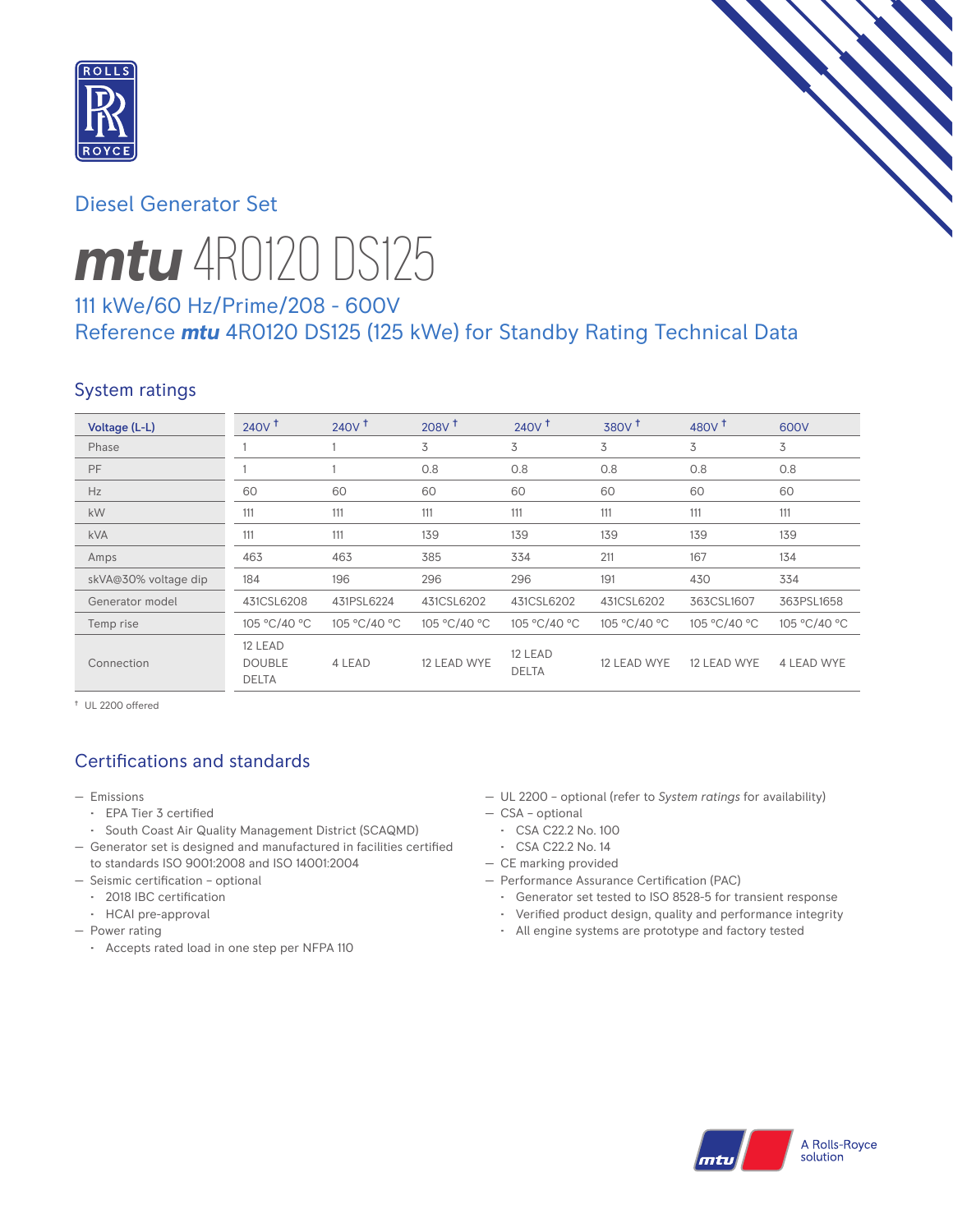# Standard features \*

- Single source supplier
- Global product support
- Two (2) Year/3,000 Hour Basic Limited Warranty
- OM924LA diesel engine
	- 4.8 liter displacement
	- 4-cycle
- Engine-generator resilient mounted
- Complete range of accessories
- Cooling system
	- Integral set-mounted
	- Engine-driven fan

# Standard equipment \*

#### Engine

- Air cleaners
- Oil pump
- Oil drain extension and shut-off valve
- Full flow oil filter
- Fuel filter with water separator
- Jacket water pump
- Thermostat
- Blower fan and fan drive
- Radiator unit mounted
- Electric starting motor 12V
- Governor electronic isochronous
- Base formed steel
- SAE flywheel and bell housing
- Charging alternator 12V
- Battery box and cables
- Flexible fuel connectors
- Flexible exhaust connection
- EPA certified engine

## Generator

- NEMA MG1, IEEE, and ANSI standards compliance for temperature rise and motor starting
- Self-ventilated and drip-proof
- Superior voltage waveform
- Solid state, volts-per-hertz regulator
- $\pm$  1% voltage regulation no load to full load
- Brushless alternator with brushless pilot exciter
- 4 pole, rotating field
- 105 °C maximum prime temperature rise
- 1-bearing, sealed
- Flexible coupling
- Full amortisseur windings
- 125% rotor balancing
- 3-phase voltage sensing
- 100% of rated load one step
- 5% maximum total harmonic distortion
- Generator
	- Brushless, rotating field generator
	- 2/3 pitch windings
	- 300% short circuit capability with optional Permanent Magnet Generator (PMG)
- Digital control panel(s)
	- UL recognized, CSA certified, NFPA 110
	- Complete system metering
	- LCD display

## Digital control panel(s)

- Digital metering
- Engine parameters
- Generator protection functions
- Engine protection
- SAE J1939 engine ECU communications
- Windows®-based software
- Multilingual capability
- Communications to remote annunciator
- Programmable input and output contacts
- UL recognized, CSA certified, CE approved
- Event recording
- IP 54 front panel rating with integrated gasket
- NFPA 110 compatible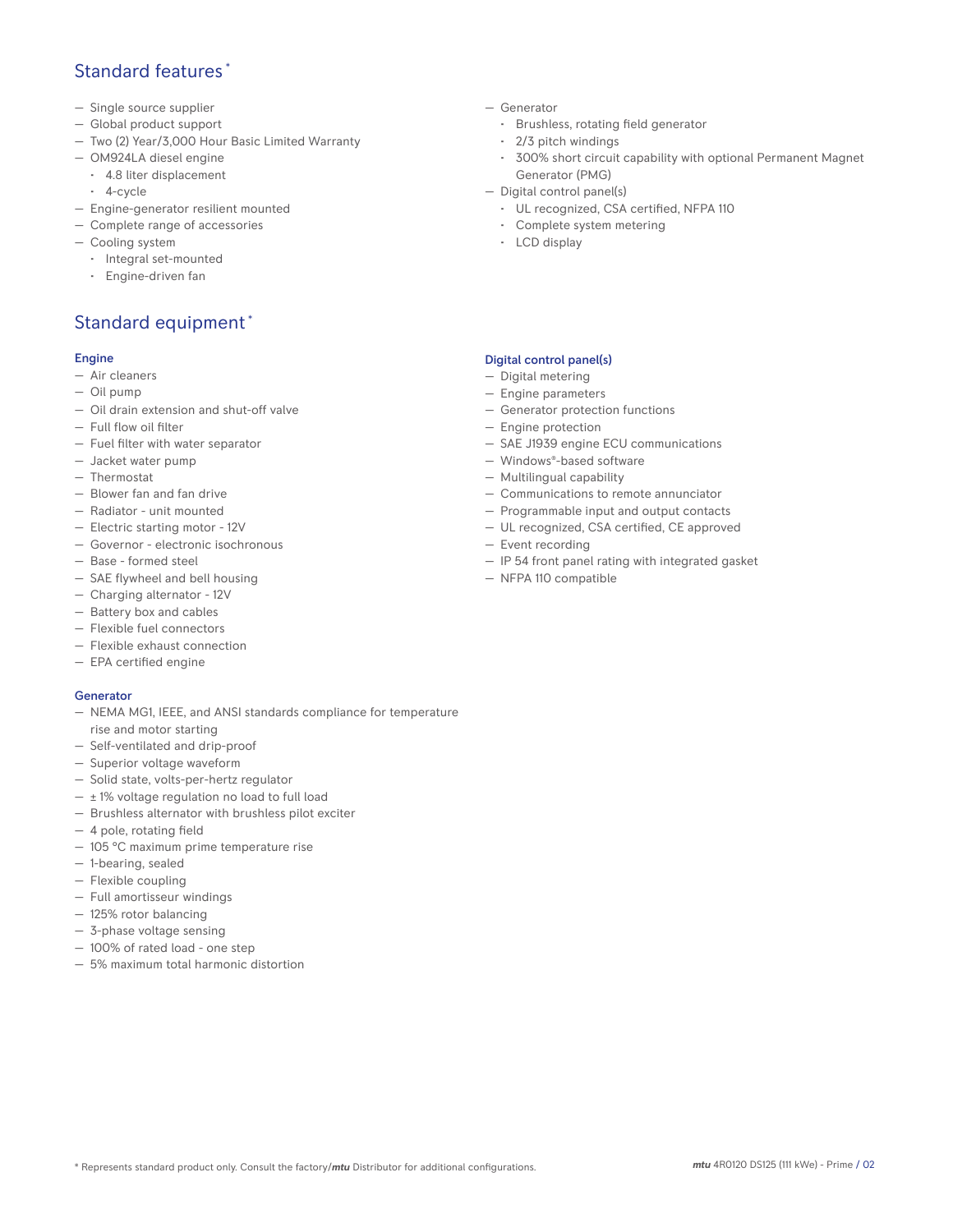# Application data

## Engine

| Manufacturer                       | Mercedes-Benz                            |
|------------------------------------|------------------------------------------|
| Model                              | OM924LA                                  |
| Type                               | 4-cycle                                  |
| Arrangement                        | 4-inline                                 |
| Displacement: L (in <sup>3</sup> ) | 4.8 (293)                                |
| Bore: cm (in)                      | 10.6(4.17)                               |
| Stroke: cm (in)                    | 13.6 (5.35)                              |
| Compression ratio                  | 17.5:1                                   |
| Rated rpm                          | 1.800                                    |
| Engine governor                    | MR <sub>2</sub> / CPC <sub>4</sub> -ECAN |
| Maximum power: kWm (bhp)           | 134 (180)                                |
| Steady state frequency band        | ± 0.25%                                  |
| Air cleaner                        | dry                                      |
| <b>Liquid capacity</b>             |                                          |
| Total oil custom: L(anl)           | 150(17)                                  |

| Total oil system: L (gal)             | 15.8(4.2) |
|---------------------------------------|-----------|
| Engine jacket water capacity: L (gal) | 7(1.8)    |
| System coolant capacity: L (gal)      | 20.8(5.5) |

### Electrical

| Electric volts DC                                            |     |
|--------------------------------------------------------------|-----|
| Cold cranking amps under -17.8 $^{\circ}$ C (O $^{\circ}$ F) | 950 |
| Batteries: group size                                        | .31 |
| Batteries: quantity                                          |     |
|                                                              |     |

## Fuel system

| Fuel supply connection size    | $-6$ JIC     |
|--------------------------------|--------------|
| Fuel supply hose size          | $3/8"$ ID    |
| Fuel return connection size    | $-6$ JIC     |
| Fuel return hose size          | $3/8"$ ID    |
| Maximum fuel lift: m (ft)      | 2.7(9)       |
| Recommended fuel               | diesel #2    |
| Total fuel flow: L/hr (gal/hr) | 328.2 (86.7) |

## Fuel consumption\*

| Fuel consumption <sup>®</sup><br>At 100% of power rating: L/hr (gal/hr)<br>At 75% of power rating: L/hr (gal/hr)<br>At 50% of power rating: L/hr (gal/hr) | 30.6(8.1)<br>23(6.1)<br>16.6(4.4) |
|-----------------------------------------------------------------------------------------------------------------------------------------------------------|-----------------------------------|
| * Based on 363CSL1607 480 volt generator set                                                                                                              |                                   |
| Cooling - radiator system                                                                                                                                 |                                   |
| Ambient capacity of radiator: °C (°F)<br>Maximum restriction of cooling air:                                                                              | 50 (122)                          |
| intake and discharge side of radiator: kPa (in. H <sub>2</sub> 0)                                                                                         | 0.12(0.5)                         |
| Water pump capacity: L/min (gpm)                                                                                                                          | 143(37)                           |
| Heat rejection to coolant: kW (BTUM)                                                                                                                      | 49.5 (2,815)                      |
| Heat rejection to air to air: kW (BTUM)                                                                                                                   | 27.7 (1,575)                      |
| Heat radiated to ambient: kW (BTUM)                                                                                                                       | 25.2 (1,433)                      |
| Fan power: kW (hp)                                                                                                                                        | 3.3(4.4)                          |
| Air requirements                                                                                                                                          |                                   |
| Aspirating: *m <sup>3</sup> /min (SCFM)                                                                                                                   | 9.2(325)                          |
| Air flow required for radiator<br>cooled unit: *m <sup>3</sup> /min (SCFM)                                                                                | 209 (7,381)                       |
| Remote cooled applications; air flow required for<br>dissipation of radiated generator set heat for a                                                     |                                   |
| maximum of 25 °F rise: *m <sup>3</sup> /min (SCFM)                                                                                                        | 92 (3,249)                        |
| * Air density = $1.184$ kg/m <sup>3</sup> (0.0739 lbm/ft <sup>3</sup> )                                                                                   |                                   |
| <b>Exhaust system</b>                                                                                                                                     |                                   |
| Gas temperature (stack): °C (°F)                                                                                                                          | 426 (799)                         |

| Gas temperature (stack): °C (°F)                            | 426 (799)  |
|-------------------------------------------------------------|------------|
| Gas volume at stack temperature: $m^3/m$ in (CFM)           | 24.9 (879) |
| Maximum allowable back pressure at                          |            |
| outlet of engine, before piping: kPa (in. H <sub>2</sub> O) | 6.5(26)    |
|                                                             |            |